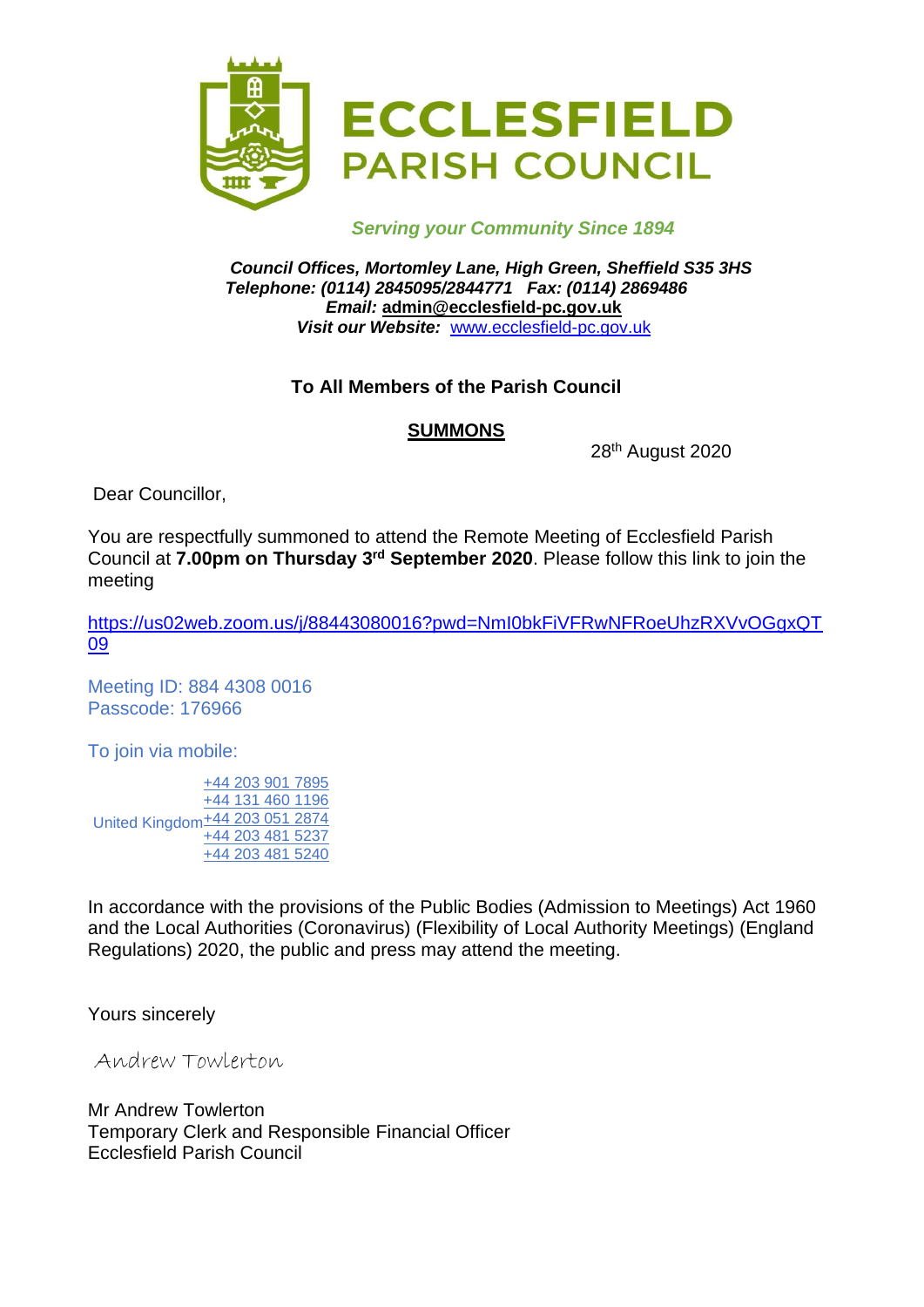#### **Chairman's announcement**

Prior to the commencement of the meeting, the Chairman will outline the procedure for this remote meeting to ensure that the meeting is effective and lawful including:

- Councillors must observe the council's code of conduct during the meeting.
- Voting procedure.
- Public session and exclusion of the press and public procedures
- Anyone wishing to record is asked to let the Chairman of the meeting know prior to the start of the meeting. The meeting is being recorded by the council.
- All councillors present are required to state their name prior to the commencement of the meeting.

# **AGENDA**

## **MEETING ITEMS**

## **2020/014. Apologies and Reasons for Absence**

**(FC)** To note apologies and approve reasons for absence.

## **2020/015. Remote Meetings of Ecclesfield Parish Council**

**(FC)** During the current coronavirus pandemic, the Parish Council is holding council and committee meetings remotely. Members are asked to approve the attached addendum to the standing orders to cover remote meeting procedures.

## **2020/016. Public Participation Session**

**(FC)** To receive questions from members of the public under the direction of the chairman and in accordance with the Council's Standing Orders. (standing order 3 states that the public participation session will be for no more than 15 minutes and a member of the public shall not speak for more than 3 minutes).

a) Members of the public should please note that the Council reserves the right to respond in writing if any matter requires further research or consideration and that reports should be submitted in writing before the meeting so they can be dealt with under correspondence.

# **2020/017. Declarations of Interest**

- **(FC)** To consider any requests for dispensation.
	- To note any declarations of interests not already declared under the members Code of Conduct or members register of Disclosable Pecuniary Interests.

# **2020/018. Council Minutes**

**(FC)** To approve the Minutes of the Council meeting held on 2nd July and Extra Ordinary Council meetings held on 11<sup>th</sup> June and 23<sup>rd</sup> July 2020. (attached). The following amendments have been made to the council draft minutes of  $2<sup>nd</sup>$  July 2020: Councillor Grantham's Christian name amended. Apologies amended to Councillor Paul Swift. Retrospective payments, Councillor Grantham's Christian name amended. Items 38 and 39 Councillor J Brownrigg. Item 42 date and time of future meeting September 3rd at 7pm.

NB – All Councillors are requested to inform the Clerk of any amendments that they wish to be noted prior to the meeting commencing.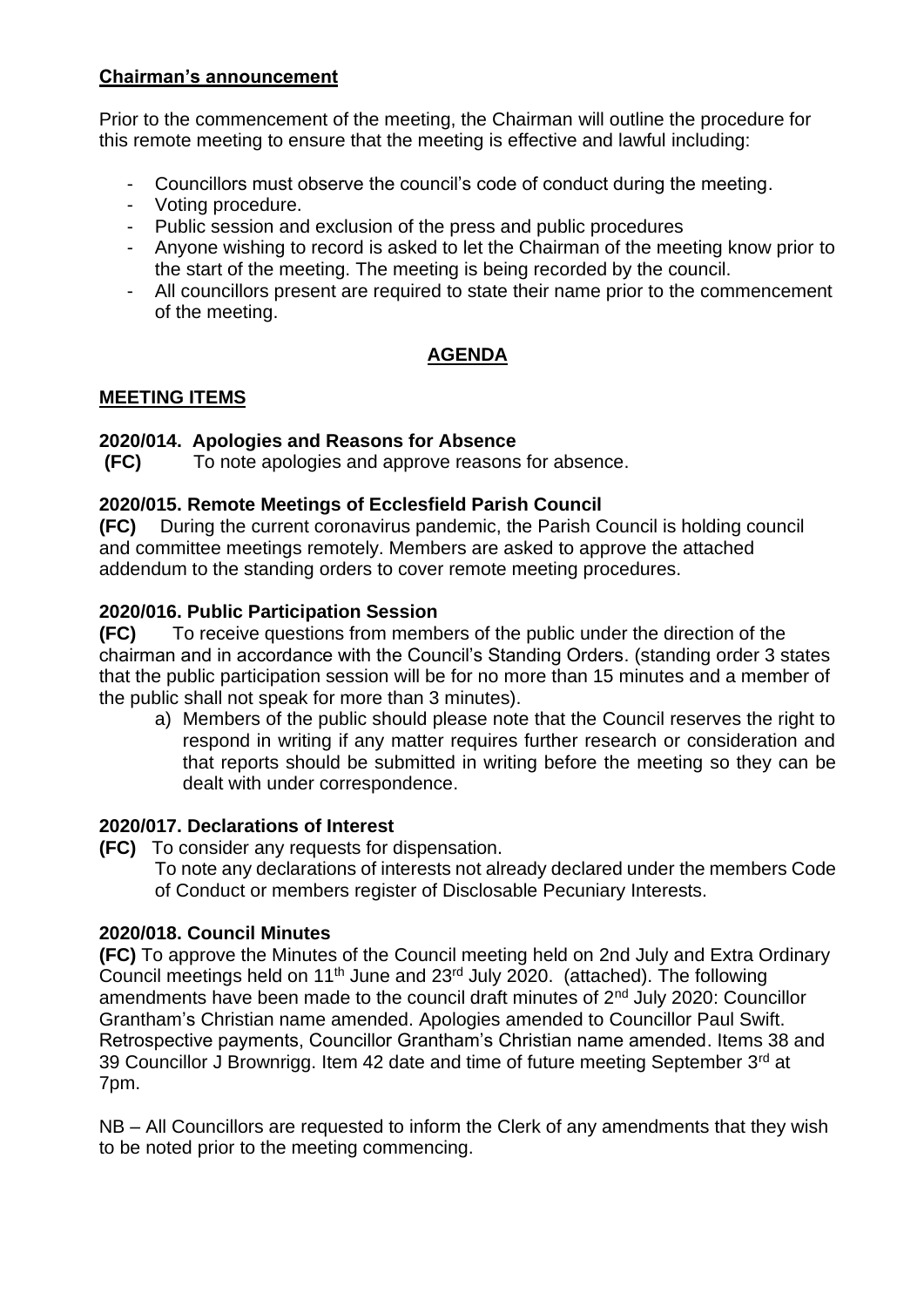#### **2020/019. PLANNING**

(FC) Environmental Planning Committee Minutes

 To approve the Minutes of the Environmental Planning Committee meeting held on 20<sup>th</sup> August 2020

#### **2020/020. FINANCE**

**(FC)** Finance and Premises Committee Minutes

To approve the Minutes of the Finance Committee meeting held on 9th July 2020 and to approve the committee's recommendations (attached).

#### **2020/021. STAFFING.**

**(FC)** Staffing Committee Minutes.

To approve the minutes of the Staffing Committee meeting held on 23<sup>rd</sup> July 2020 and to approve the committee's recommendations (attached).

#### **2020/022. Notice of Motion (proposed by Cllr D. Ogle and seconded by Cllr A.**

**Brownrigg)**. David Chadwick Committee to be abolished and the

**(FC)** David Chadwick fund of £40,000 be brought back under the control of the full Council.

#### **2020/023. Bank Account Balances**

**(FC)**

| Community Direct Plus Current Account as at 27/8/2020       | £218.443.09 |
|-------------------------------------------------------------|-------------|
| Community Direct Plus Imprest Account as at 27/8/2020       | £12,763.43  |
| Scottish Widows Bank Account as at 21/5/2020                | £144,853.37 |
| Grenoside Exhibition Fund as at 27/8/202                    | £3.151.52   |
| Black Rock Investment Grenoside Exhibition as at 30/6/2020  | £10.623.92  |
| M&G Investments - Grenoside Exhibition at 30/6/202          | £13.770.42  |
| Unity Trust as at 21/5/2020                                 | £482.00     |
| Instant Access Account (Neighbourhood Plan) as at 21/8/2020 | £10.20      |

#### **2020/024. Payments for Approval**

**(FC)**

To consider the approval of the list of payments  $27<sup>th</sup>$  August 2020 and to retrospectively approve any payments made in between meetings (attached)

#### **2020/025. Chapeltown Toilets and Defibrillator Update.**

**(FC)** To hear from Councillor J Housley

**2020/026. To consider covid19 and implications for Parish Councils, including the (FC) continued holding of remote meetings.**

**2020/027. To consider the implications of, and actions taken, in relation to the (FC) new duties placed on parish council websites by the 'Compliance with the public sector bodies (websites and mobile applications) accessibility regulations, 2018'.**